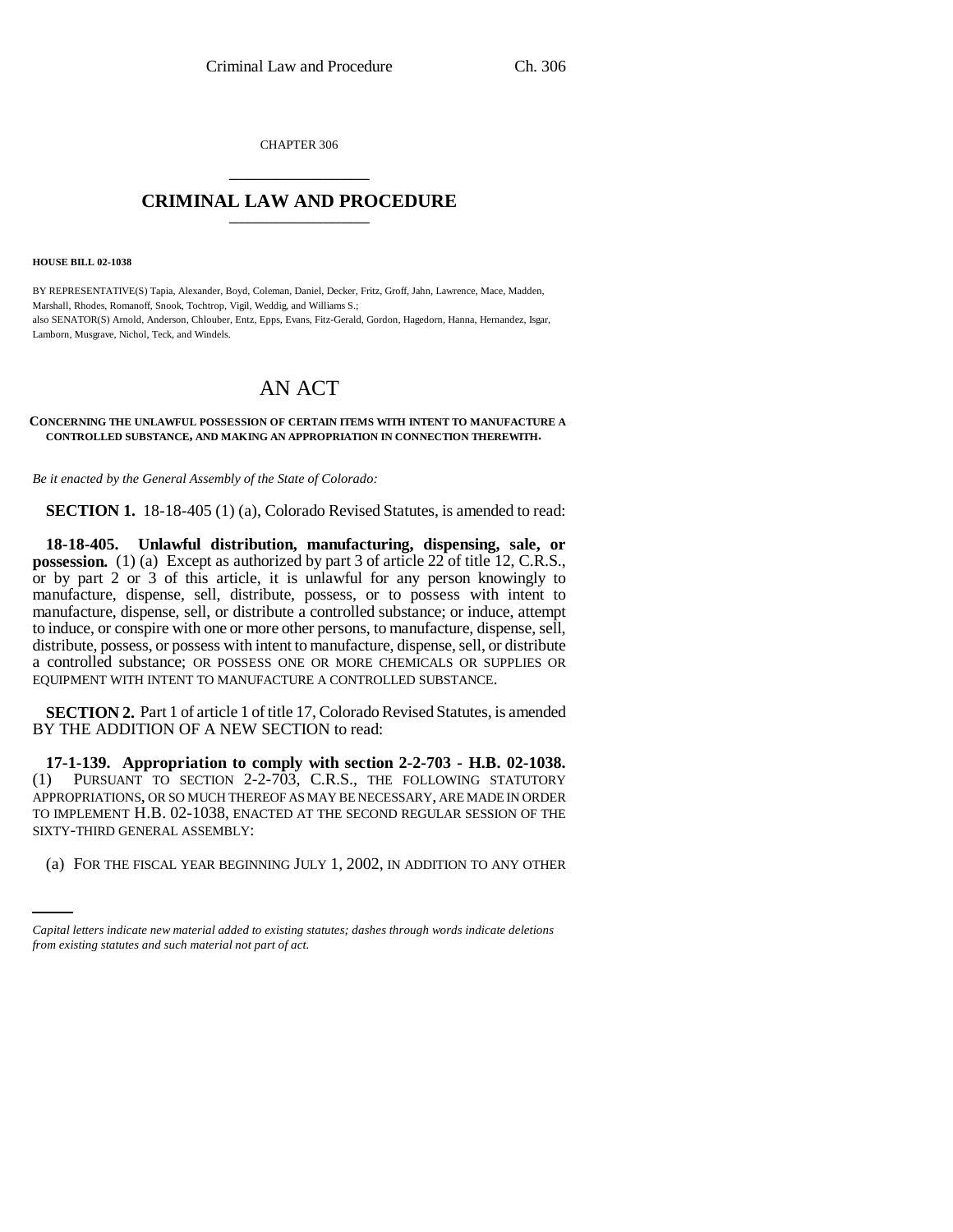#### Ch. 306 Criminal Law and Procedure

APPROPRIATION, THERE IS HEREBY APPROPRIATED FROM THE CAPITAL CONSTRUCTION FUND CREATED IN SECTION 24-75-302, C.R.S., TO THE CORRECTIONS EXPANSION RESERVE FUND CREATED IN SECTION 17-1-116, THE SUM OF FOUR HUNDRED EIGHTY-SIX THOUSAND TWO HUNDRED SIXTY-NINE DOLLARS (\$486,269).

(b) (I) FOR THE FISCAL YEAR BEGINNING JULY 1, 2003, IN ADDITION TO ANY OTHER APPROPRIATION, THERE IS HEREBY APPROPRIATED, FROM THE CAPITAL CONSTRUCTION FUND CREATED IN SECTION 24-75-302, C.R.S., TO THE CORRECTIONS EXPANSION RESERVE FUND CREATED IN SECTION 17-1-116, THE SUM OF FIVE HUNDRED SIX THOUSAND FIVE HUNDRED THIRTY DOLLARS (\$506,530).

(II) FOR THE FISCAL YEAR BEGINNING JULY 1, 2003, IN ADDITION TO ANY OTHER APPROPRIATION, THERE IS HEREBY APPROPRIATED TO THE DEPARTMENT OF CORRECTIONS, OUT OF ANY MONEYS IN THE GENERAL FUND NOT OTHERWISE APPROPRIATED, THE SUM OF ONE HUNDRED NINETY THOUSAND SEVEN HUNDRED FIFTY-SEVEN DOLLARS (\$190,757).

(c) (I) FOR THE FISCAL YEAR BEGINNING JULY 1, 2004, IN ADDITION TO ANY OTHER APPROPRIATION, THERE IS HEREBY APPROPRIATED, FROM THE CAPITAL CONSTRUCTION FUND CREATED IN SECTION 24-75-302, C.R.S., TO THE CORRECTIONS EXPANSION RESERVE FUND CREATED IN SECTION 17-1-116, THE SUM OF NINE HUNDRED SEVENTY-TWO THOUSAND FIVE HUNDRED THIRTY-EIGHT DOLLARS (\$972,538).

(II) FOR THE FISCAL YEAR BEGINNING JULY 1, 2004, IN ADDITION TO ANY OTHER APPROPRIATION, THERE IS HEREBY APPROPRIATED TO THE DEPARTMENT OF CORRECTIONS, OUT OF ANY MONEYS IN THE GENERAL FUND NOT OTHERWISE APPROPRIATED, THE SUM OF THREE HUNDRED EIGHTY-NINE THOUSAND FOUR HUNDRED SIXTY-TWO DOLLARS (\$389,462).

(d) FOR THE FISCAL YEAR BEGINNING JULY 1, 2005, IN ADDITION TO ANY OTHER APPROPRIATION, THERE IS HEREBY APPROPRIATED TO THE DEPARTMENT OF CORRECTIONS, OUT OF ANY MONEYS IN THE GENERAL FUND NOT OTHERWISE APPROPRIATED, THE SUM OF SEVEN HUNDRED SEVENTY THOUSAND NINE HUNDRED SEVENTY-SIX DOLLARS (\$770,976).

(e) FOR THE FISCAL YEAR BEGINNING JULY 1, 2006, IN ADDITION TO ANY OTHER APPROPRIATION, THERE IS HEREBY APPROPRIATED TO THE DEPARTMENT OF CORRECTIONS, OUT OF ANY MONEYS IN THE GENERAL FUND NOT OTHERWISE APPROPRIATED, THE SUM OF SEVEN HUNDRED SEVENTY THOUSAND NINE HUNDRED SEVENTY-SIX DOLLARS (\$770,976).

**SECTION 3.** 24-75-302 (2) (0), (2) (p), and (2) (q), Colorado Revised Statutes, are amended to read:

**24-75-302. Capital construction fund - capital assessment fees - calculation.** (2) As of July 1, 1988, and July 1 of each year thereafter through July 1, 2005, a sum as specified in this subsection (2) shall accrue to the capital construction fund. The state treasurer and the controller shall transfer such sum out of the general fund and into the capital construction fund as moneys become available in the general fund during the fiscal year beginning on said July 1. Transfers between funds pursuant to this subsection (2) shall not be deemed to be appropriations subject to the limitations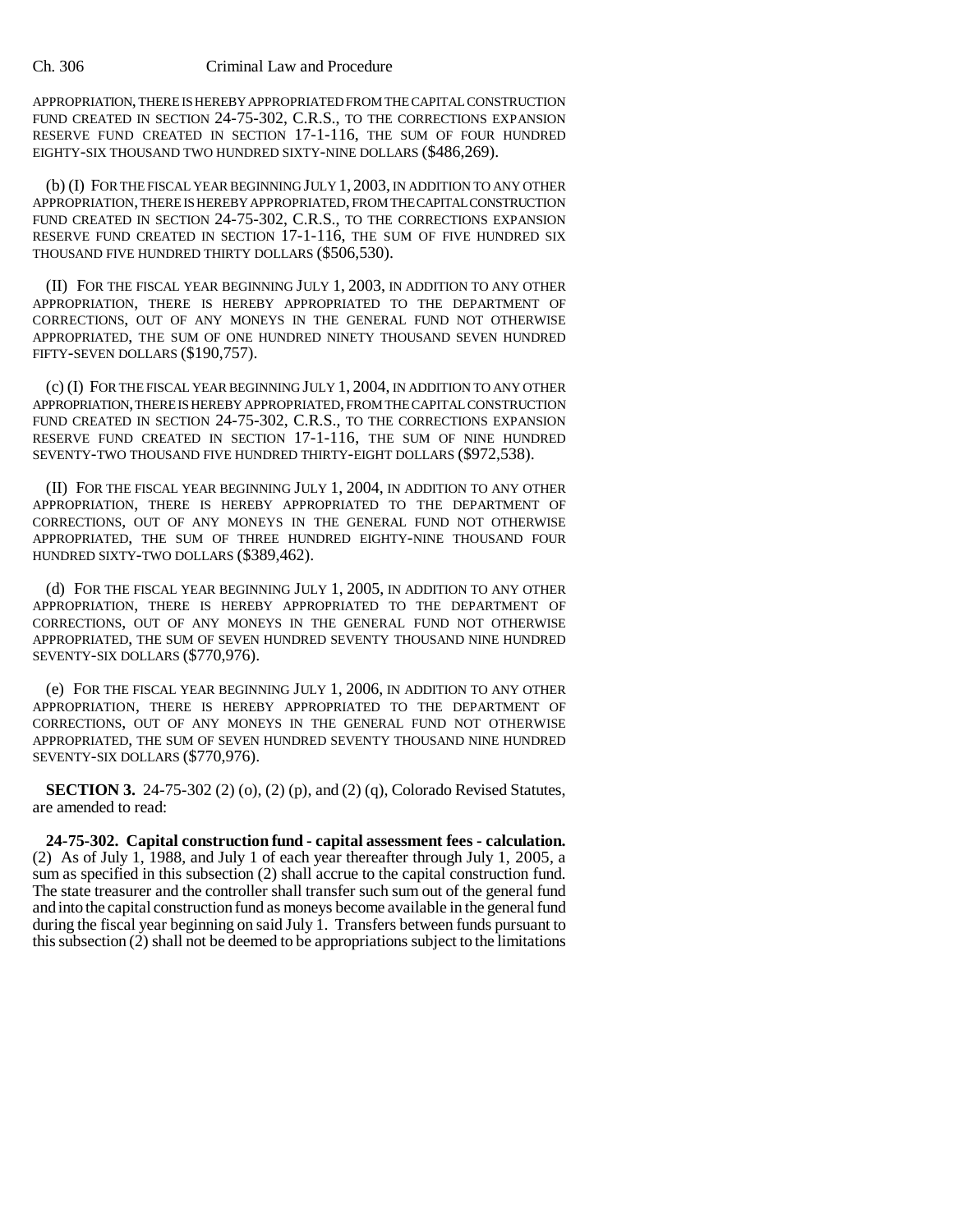of section 24-75-201.1. The amount which shall accrue pursuant to this subsection (2) shall be as follows:

(o) On July 1, 2002, one hundred million dollars, plus thirteen thousand nine hundred sixty-two dollars pursuant to S.B. 98-021, enacted at the second regular session of the sixty-first general assembly; plus eight million three hundred seven thousand five hundred nine dollars pursuant to H.B. 98-1156, enacted at the second regular session of the sixty-first general assembly; plus three hundred ninety-seven thousand nine hundred twenty-three dollars pursuant to H.B. 98-1160, enacted at the second regular session of the sixty-first general assembly; plus fifty thousand three hundred sixty-four dollars pursuant to H.B. 00-1107, enacted at the second regular session of the sixty-second general assembly; plus one hundred twenty-one thousand five hundred sixty-seven dollars pursuant to H.B. 00-1201, enacted at the second regular session of the sixty-second general assembly; plus two hundred fifty thousand eighty-one dollars pursuant to H.B. 00-1214, enacted at the second regular session of the sixty-second general assembly; plus forty thousand five hundred twenty-two dollars pursuant to H.B. 00-1247, enacted at the second regular session of the sixty-second general assembly; plus one million seven hundred sixty-eight thousand two hundred twenty-five dollars pursuant to H.B. 01-1205, enacted at the first regular session of the sixty-third general assembly; plus one hundred thirty-eight thousand nine hundred thirty-four dollars pursuant to H.B. 01-1242, enacted at the first regular session of the sixty-third general assembly; PLUS FOUR HUNDRED EIGHTY-SIX THOUSAND TWO HUNDRED SIXTY-NINE DOLLARS PURSUANT TO H.B. 02-1038, ENACTED AT THE SECOND REGULAR SESSION OF THE SIXTY-THIRD GENERAL ASSEMBLY;

(p) On July 1, 2003, one hundred million dollars, plus twenty-six thousand six hundred twenty-nine dollars pursuant to H.B. 01-1204, enacted at the first regular session of the sixty-third general assembly; plus one hundred thirty-eight thousand nine hundred thirty-four dollars pursuant to H.B. 01-1242, enacted at the first regular session of the sixty-third general assembly; PLUS FIVE HUNDRED SIX THOUSAND FIVE HUNDRED THIRTY DOLLARS PURSUANT TO H.B. 02-1038, ENACTED AT THE SECOND REGULAR SESSION OF THE SIXTY-THIRD GENERAL ASSEMBLY;

(q) On July 1, 2004, one hundred million dollars, plus two hundred thirty-three thousand eight hundred seventy-two dollars pursuant to H.B. 00-1201, enacted at the second regular session of the sixty-second general assembly; plus seventy-nine thousand eight hundred eighty-seven dollars pursuant to H.B. 01-1242, enacted at the first regular session of the sixty-third general assembly; PLUS NINE HUNDRED SEVENTY-TWO THOUSAND FIVE HUNDRED THIRTY-EIGHT DOLLARS PURSUANT TO H.B. 02-1038, ENACTED AT THE SECOND REGULAR SESSION OF THE SIXTY-THIRD GENERAL ASSEMBLY;

**SECTION 4. Appropriation.** In addition to any other appropriation, there is hereby appropriated, out of any moneys in the general fund not otherwise appropriated, to the judicial department, for allocation to the public defender, for the fiscal year beginning July 1, 2002, the sum of twelve thousand nine hundred forty-seven dollars (\$12,947) and 0.3 FTE, or so much thereof as may be necessary, for the implementation of this act.

**SECTION 5. Appropriation - adjustments in long bill.** For the implementation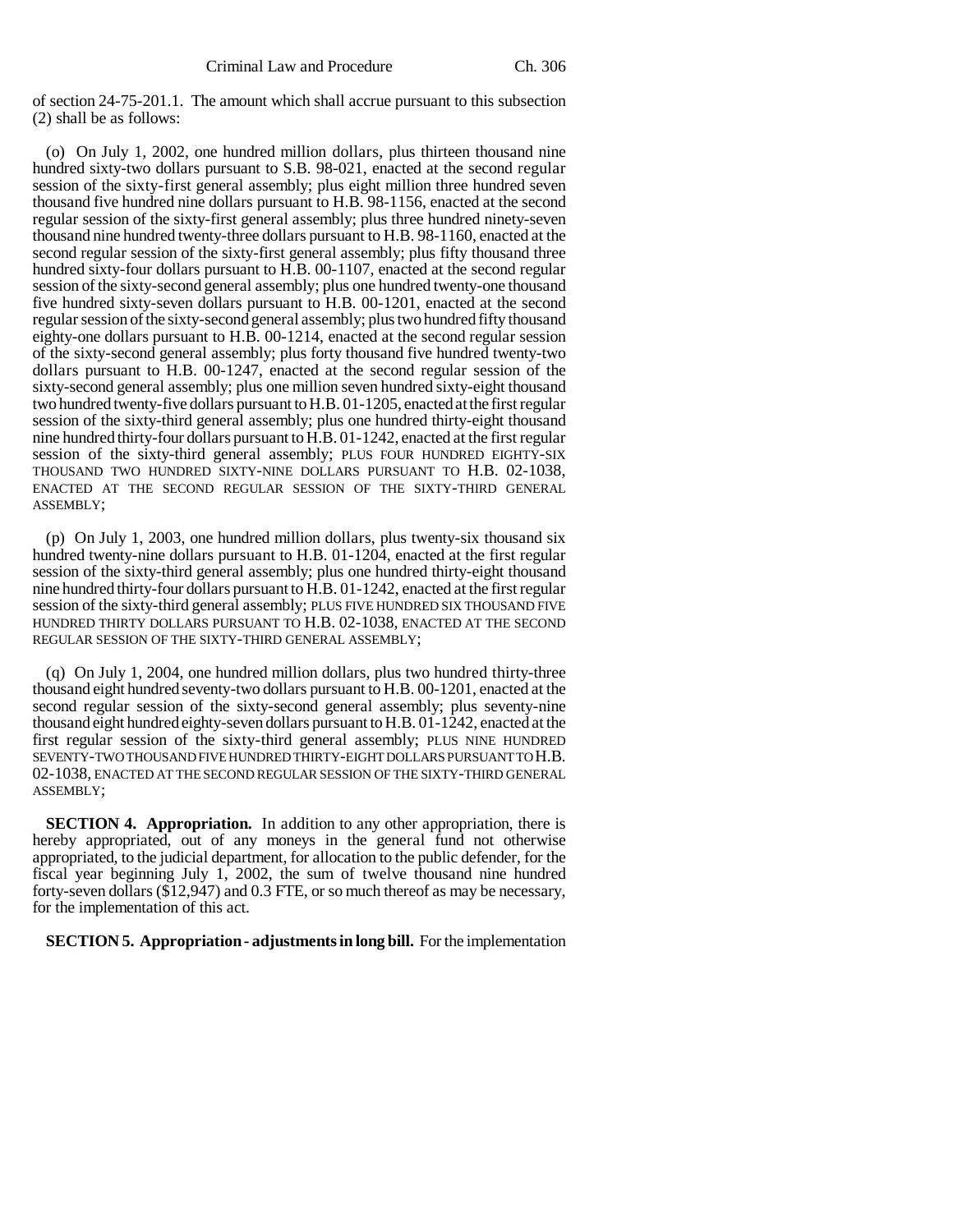### Ch. 306 Criminal Law and Procedure

of this act, appropriations made in the annual general appropriation act, for the fiscal year beginning July 1, 2002, shall be adjusted by decreasing the general fund appropriation for performance-based pay by four hundred ninety-nine thousand two hundred sixteen dollars (\$499,216). Said sum shall be derived from such sources and allocated as detailed in the following table:

| <b>DEPARTMENT</b>                      | <b>GENERAL FUND</b> |
|----------------------------------------|---------------------|
| Agriculture                            | (4, 714)            |
| CCHE, Arts Council, Historical Society | (7, 855)            |
| Corrections                            | (255, 811)          |
| Education                              | (8,947)             |
| Governor                               | (9,992)             |
| Health Care Policy and Financing       | (4,895)             |
| <b>Human Services</b>                  | (112, 832)          |
| Law - Classified Employees             | (2,768)             |
| Law - Exempt Employees                 | (4,984)             |
| <b>Local Affairs</b>                   | (5,740)             |
| <b>Military Affairs</b>                | (2,101)             |
| <b>Natural Resources</b>               | (15, 416)           |
| Personnel                              | (10, 268)           |
| <b>Public Health and Environment</b>   | (7,099)             |
| <b>Public Safety</b>                   | (9, 917)            |
| <b>Regulatory Agencies</b>             | (1,348)             |
| Revenue                                | (33, 634)           |
| Treasury                               | (895)               |
| <b>Grand Total</b>                     | (499, 216)          |

**SECTION 6. Effective date - applicability.** This act shall take effect July 1, 2002, and shall apply to offenses committed on or after said date.